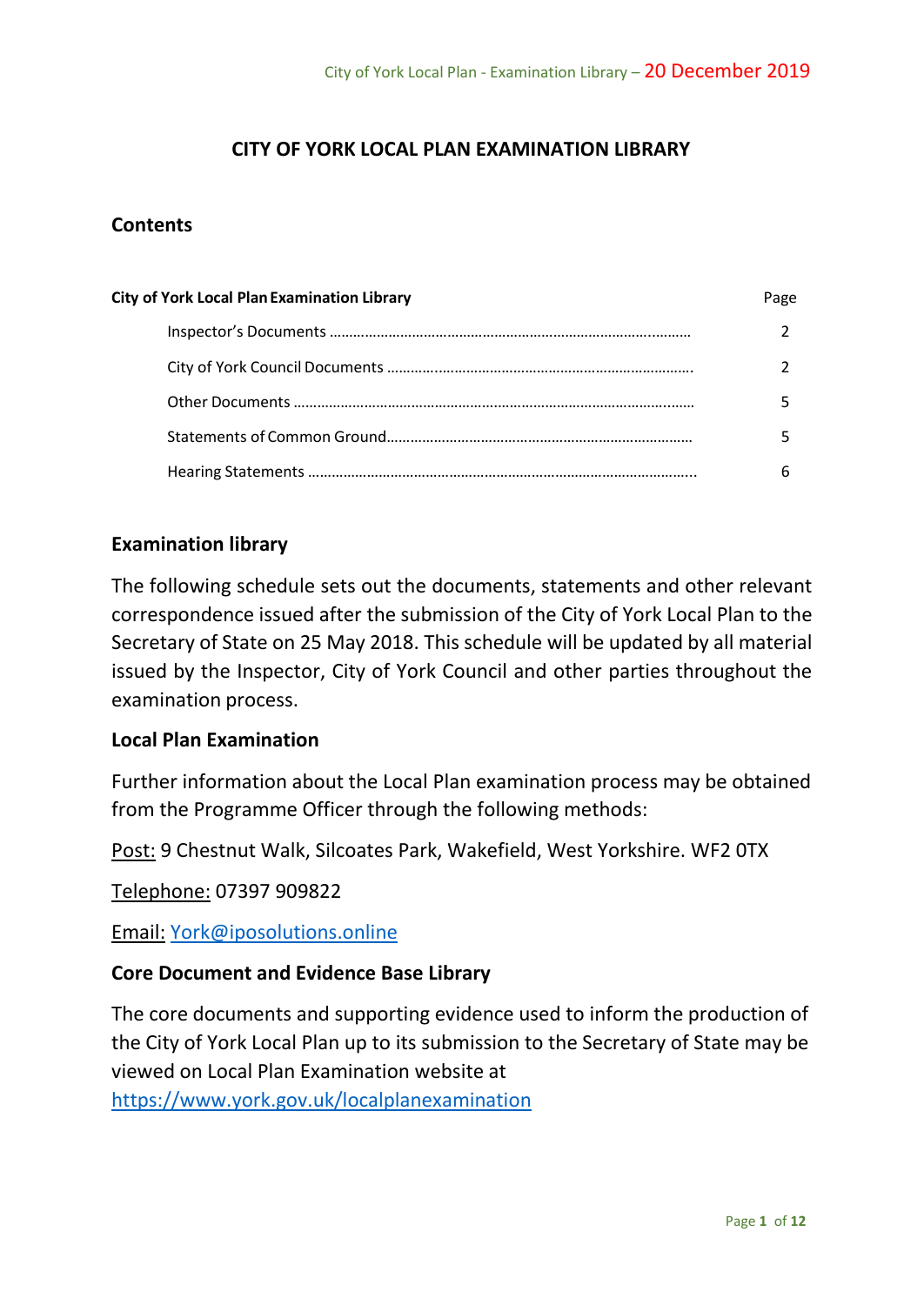| <b>Document Ref.</b>                  | <b>Key Evidence and</b>                                                          | <b>Date</b>                                           | <b>Submitted</b>        |
|---------------------------------------|----------------------------------------------------------------------------------|-------------------------------------------------------|-------------------------|
|                                       | <b>Supporting Documentation</b><br>City of York Local Plan - Examination Library | <b>Added</b>                                          | By                      |
| <b>Inspector's Documents</b>          |                                                                                  |                                                       |                         |
| EX/INS/1                              | Inspectors' Initial Observations 24 July                                         | 25 July 2018                                          | Inspectors              |
|                                       | 2018                                                                             |                                                       |                         |
| EX/INS/2                              | Inspectors' response to Council's letter<br>of 14 November 2018                  | 17 December<br>2018                                   | Inspectors              |
| EX/INS/3                              | Introductory Letter 11 January 2019                                              | 14 January<br>2019                                    | Inspectors              |
| EX/INS/4                              | Letter to CYC 12 February 2019                                                   | 12 February<br>2019                                   | Inspectors              |
| EX/INS/5                              | Email from Programme Officer to<br>Council                                       | 6 March 2019                                          | Inspectors              |
| EX/INS/6                              | Inspectors Letter to CoYC - 7 May 2019                                           | 7 May 2019                                            | Inspectors              |
| EX/INS/7                              | Phase 1 Matters Issues and Questions v2                                          | 28 Oct. 2019<br>Revised<br>version issued<br>08/11/19 | Inspectors              |
| EX/INS/8                              | <b>Phase 1 Guidance Notes</b>                                                    | 28 Oct. 2019                                          | Inspectors              |
| EX/INS/9                              | Phase 1 Hearings Timetable v1                                                    | 28 Oct. 2019                                          | Inspectors              |
| <b>EX/INS/10</b>                      | Programme Officer Letter 28 October<br>2019                                      | 28 Oct. 2019                                          | Inspectors              |
| <b>EX/INS/11</b>                      | Phase 1 Matters Issues and Questions<br>Final                                    | 21 Nov. 2019                                          | Inspectors              |
| <b>EX/INS/12</b>                      | Responses to Phase 1 MIQ queries                                                 | 21 Nov. 2019                                          | Inspectors              |
| <b>EX/INS/13</b>                      | Phase 1 Hearings Timetable v.2                                                   | 28. Nov. 2019                                         | Inspectors              |
| <b>EX/INS/14</b>                      | Phase 1 Hearings Timetable v.3                                                   | 6. Dec. 2019                                          | Inspectors              |
| <b>City of York Council Documents</b> |                                                                                  |                                                       |                         |
| EX/CYC/1                              | Letter from Natural England 4 June 2018                                          | 13 July 2018                                          | City of York<br>Council |
| EX/CYC/2                              | Council response to Natural England 19<br><b>June 2018</b>                       | 13 July 2018                                          | City of York<br>Council |
| <b>EX/CYC/3</b>                       | Housing Monitoring Update 2017-18<br>May 2018                                    | 13 July 2018                                          | City of York<br>Council |
| <b>EX/CYC/4</b>                       | CYC's response to Inspectors' Initial<br>Observations Letter of 24 July 2018     | 9 August 2018                                         | City of York<br>Council |
| <b>EX/CYC/5</b>                       | Highways England letter 29 August 2018                                           | 17 September<br>2018                                  | City of York<br>Council |
| EX/CYC/5a                             | App a - Highways England York Forecast<br>Model Review 10 August 2018            | 17 September<br>2018                                  | City of York<br>Council |
| <b>EX/CYC/6</b>                       | CYC's Response to HE email 29 August<br>2018                                     | 14 November<br>2018                                   | City of York<br>Council |
| <b>EX/CYC/6a</b>                      | Appendix a - SYSTRA Note 2                                                       | 14 November<br>2018                                   | City of York<br>Council |
| <b>EX/CYC/7</b>                       | York letter of response to Inspectors<br>13 November 2018                        | 14 November<br>2018                                   | City of York<br>Council |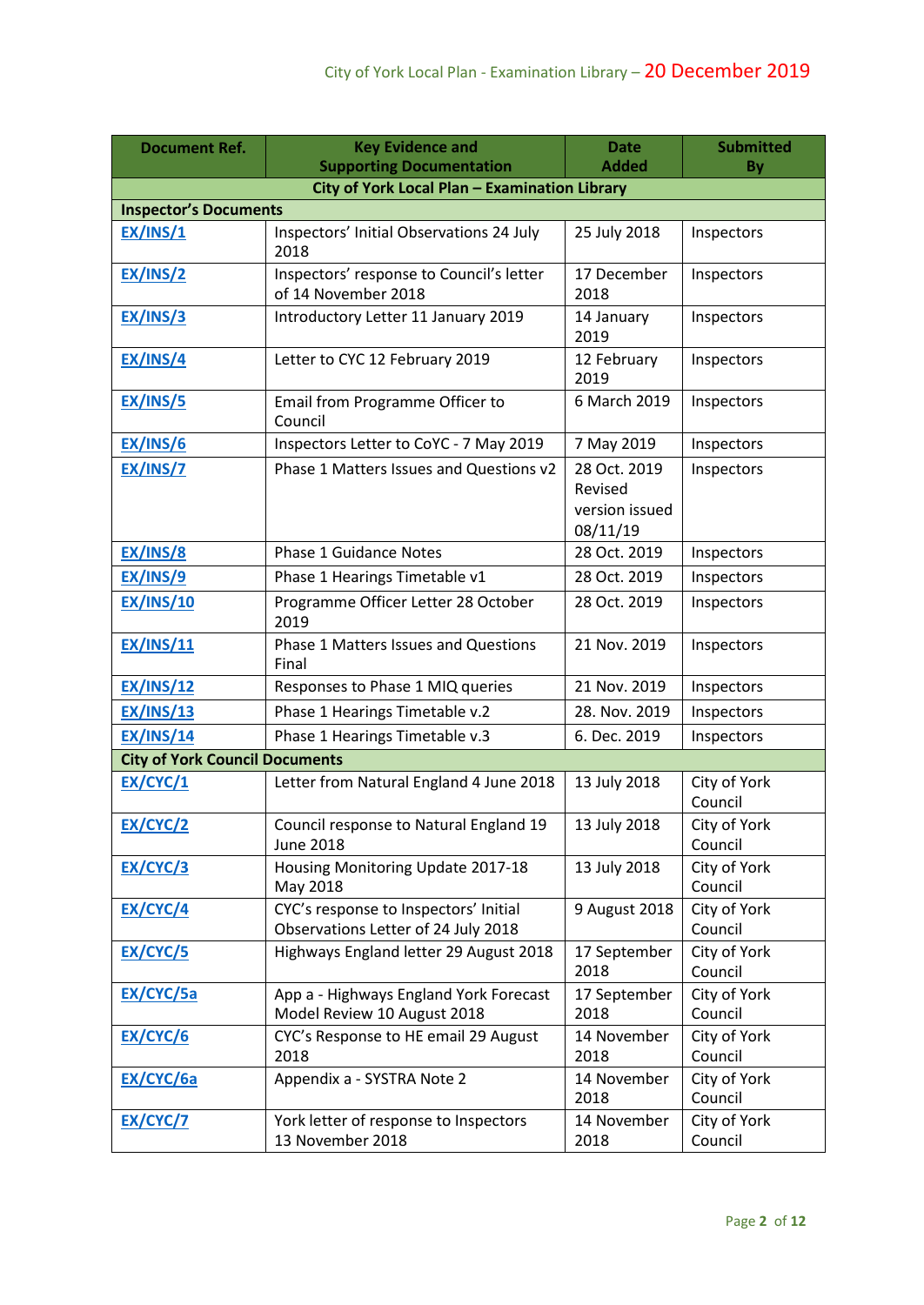| EX/CYC/7a         | Duty to Co-operate Annexes                                                                              | 14 November<br>2018 | City of York<br>Council |
|-------------------|---------------------------------------------------------------------------------------------------------|---------------------|-------------------------|
| EX/CYC/7b         | Addendum to Annex 4 of IDP                                                                              | 14 November<br>2018 | City of York<br>Council |
| EX/CYC/7c         | Errata addendum to IDP                                                                                  | 14 November<br>2018 | City of York<br>Council |
| EX/CYC/7d         | Figures 5.1 and 5.2                                                                                     | 14 November<br>2018 | City of York<br>Council |
| EX/CYC/8          | York letter of response to Inspectors 29<br>January 2019                                                | 31 January<br>2019  | City of York<br>Council |
| EX/CYC/9          | Housing Need Update January 2019                                                                        | 31 January<br>2019  | City of York<br>Council |
| <b>EX/CYC/10</b>  | Email from Council to Inspectors 12<br>February 2019                                                    | 12 February<br>2019 | City of York<br>Council |
| <b>EX/CYC/11</b>  | Clarification note for Inspectors 18<br>February 2019                                                   | 6 March 2019        | City of York<br>Council |
| <b>EX/CYC/11a</b> | Enclosure 1 - Legal Advice from John<br>Hobson QC From LPWG Dec 15                                      | 6 March 2019        | City of York<br>Council |
| <b>EX/CYC/11b</b> | Enclosure 2 - SHLAA Figure 6 Detailed<br><b>Housing Trajectory</b>                                      | 6 March 2019        | City of York<br>Council |
| EX/CYC/11c        | Enclosure 3 - LP Figure 5 1 and Table 5 2<br>Version 1 Housing Trajectory Extended<br>to 2037-38        | 6 March 2019        | City of York<br>Council |
| EX/CYC/11d        | Enclosure 4 - LP Figure 5 1 and Table 5 2<br>Version 2 Detailed Housing Trajectory<br>Extended to 37-38 | 6 March 2019        | City of York<br>Council |
| <b>EX/CYC/12</b>  | Public reports pack Executive 7 March<br>2019                                                           | 15 March<br>2019    | City of York<br>Council |
| <b>EX/CYC/13</b>  | CYC Response to PINS 25 March 2019                                                                      | 9 May 2019          | City of York<br>Council |
| <b>EX/CYC/14</b>  | <b>Executive Minutes 7 March 2019</b>                                                                   | 9 May 2019          | City of York<br>Council |
| EX/CYC/14a        | Annex A - GL Hearne Housing Need<br>Update 2019                                                         | 9 May 2019          | City of York<br>Council |
| EX/CYC/14b        | Annex B - EX/CYC/8 Response to PINS<br>29.01.19                                                         | 9 May 2019          | City of York<br>Council |
| EX/CYC/14c        | Annex C - Habitat Regulation<br>Assessment Feb 2019                                                     | 9 May 2019          | City of York<br>Council |
| <b>EX/CYC/14d</b> | Annex D - NE comments on CYC local<br>plan visitor surveys                                              | 9 May 2019          | City of York<br>Council |
| EX/CYC/14e        | <b>Annex E - Proposed Modifications</b><br>Schedule HRA Feb 2019                                        | 9 May 2019          | City of York<br>Council |
| <b>EX/CYC/14f</b> | Annex F - Defence Infrastructure<br>Organisation Letter 210219                                          | 9 May 2019          | City of York<br>Council |
| <b>EX/CYC/15</b>  | Minor Modifications Schedule OAN -<br><b>March 2019</b>                                                 | 9 May 2019          | City of York<br>Council |
| <b>EX/CYC/16</b>  | SHLAA Fig 6 Updated to 790 dpa OAN                                                                      | 9 May 2019          | City of York<br>Council |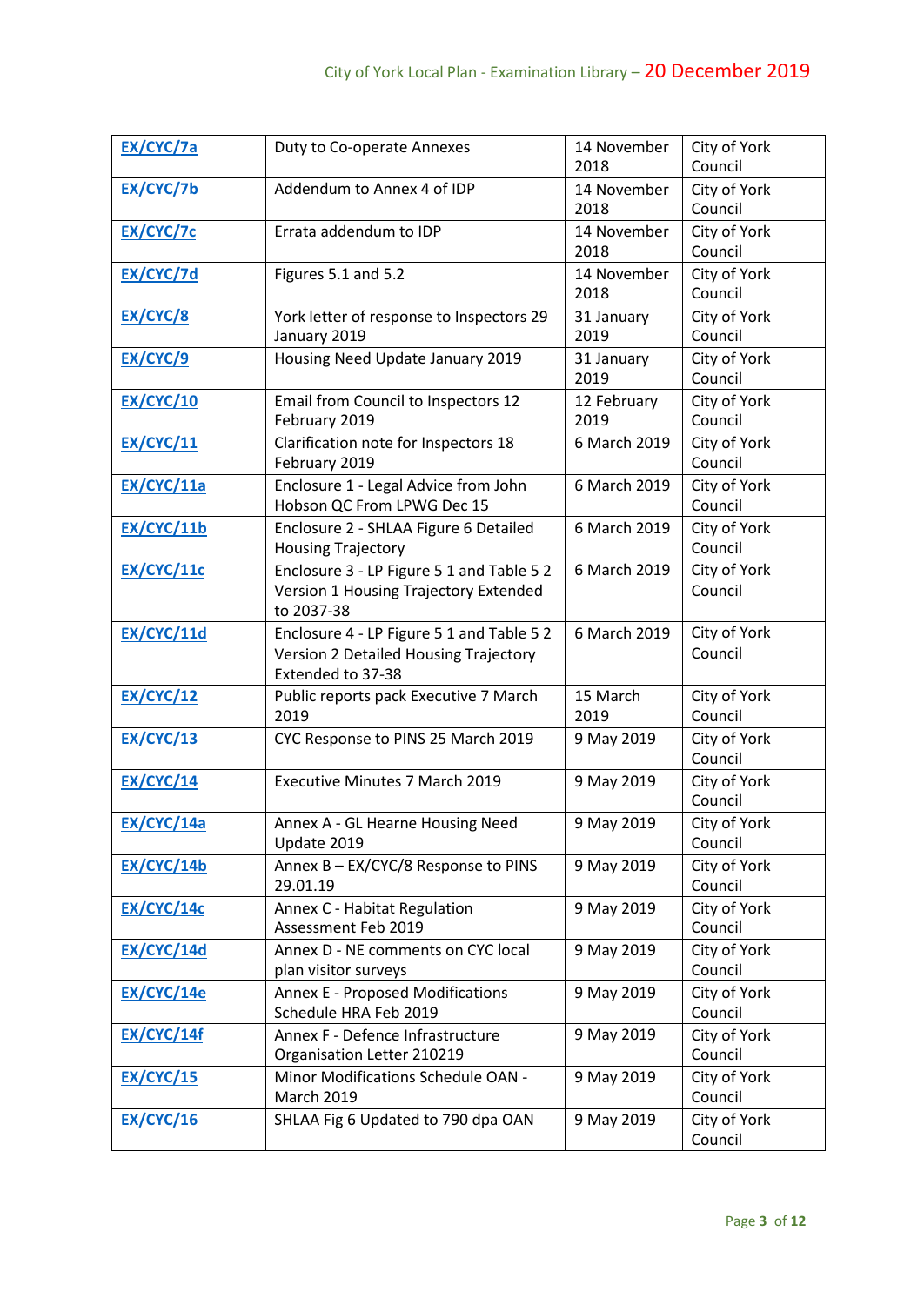| <b>EX/CYC/17a</b> | Updated Fig 5.1 and Tab 5.2 Housing<br>Trajectories to 2033 790 dpa                                       | 9 May 2019           | City of York<br>Council |
|-------------------|-----------------------------------------------------------------------------------------------------------|----------------------|-------------------------|
| EX/CYC/17b        | Updated Fig 5.1 and Tab 5.2 Housing<br>Trajectories to 2038 790 dpa                                       | 9 May 2019           | City of York<br>Council |
| <b>EX/CYC/18</b>  | Green Belt TP1 Addendum                                                                                   | 9 May 2019           | City of York<br>Council |
| <b>EX/CYC/18a</b> | TP1 Addendum Annex 6 - Minor<br>Modifications Schedule GB Policies maps<br><b>March 2019</b>              | 9 May 2019           | City of York<br>Council |
| EX/CYC/18b        | TP1 Addendum Annex 5 - Development<br>Sites in the Green Belt                                             | 9 May 2019           | City of York<br>Council |
| EX/CYC/18c        | TP1 Addendum Annex 4 - Urban Areas<br>in the general extent of the Green Belt                             | 9 May 2019           | City of York<br>Council |
| EX/CYC/18d        | TP1 Addendum Annex 3 - York Green<br><b>Belt Inner Boundary Section Descriptions</b><br>and Justification | 9 May 2019           | City of York<br>Council |
| EX/CYC/18e        | TP1 Addendum Annex 2 - York Green<br><b>Belt Outer Boundary Section Description</b><br>and Justifications | 9 May 2019           | City of York<br>Council |
| EX/CYC/18f        | TP1 Addendum Annex 1 - GIS Map<br>Evidence to support Sections 4 and 5                                    | 9 May 2019           | City of York<br>Council |
| <b>EX/CYC/19</b>  | Response to Inspectors 21st May 2019                                                                      | 30 May 2019          | City of York<br>Council |
| <b>EX/CYC/20</b>  | Proposed Modifications June 2019                                                                          | 12 June 2019         | City of York<br>Council |
| <b>EX/CYC/21a</b> | <b>Proposed Modifications Consultation</b><br>responses (PM SID 1 to 214)                                 | 23 September<br>2019 | City of York<br>Council |
| EX/CYC/21b        | <b>Proposed Modifications Consultation</b><br>responses (PM SID 218 to 389)                               | 23 September<br>2019 | City of York<br>Council |
| <b>EX/CYC/21c</b> | <b>Proposed Modifications Consultation</b><br>responses (PM SID 394 to 620)                               | 23 September<br>2019 | City of York<br>Council |
| EX/CYC/21d        | <b>Proposed Modifications Consultation</b><br>responses (PM SID 621 to 920)                               | 23 September<br>2019 | City of York<br>Council |
| <b>EX/CYC/22</b>  | Regulation 22 Consultation Statement<br>update September 2019                                             | 14 October<br>2019   | City of York<br>Council |
| <b>EX/CYC/22a</b> | <b>Regulation 22 Consultation Statement</b><br>update September 2019 - Annex 6                            | 14 October<br>2019   | City of York<br>Council |
| <b>EX/CYC/23</b>  | Duty to Co-op Addendum with Appendix                                                                      | 14 October<br>2019   | City of York<br>Council |
| <b>EX/CYC/24a</b> | SA Addendum - Proposed Modifications<br>Consultation June 2019                                            | 15 November<br>2019  | City of York<br>Council |
| EX/CYC/24b        | SA Addendum Appendices A-G -<br><b>Proposed Modifications Consultation</b><br>June 2019                   | 15 November<br>2019  | City of York<br>Council |
| <b>EX/CYC/24c</b> | Sustainability Appraisal (SA) Addendum<br>Non Technical Summary June 2019                                 | 15 November<br>2019  | City of York<br>Council |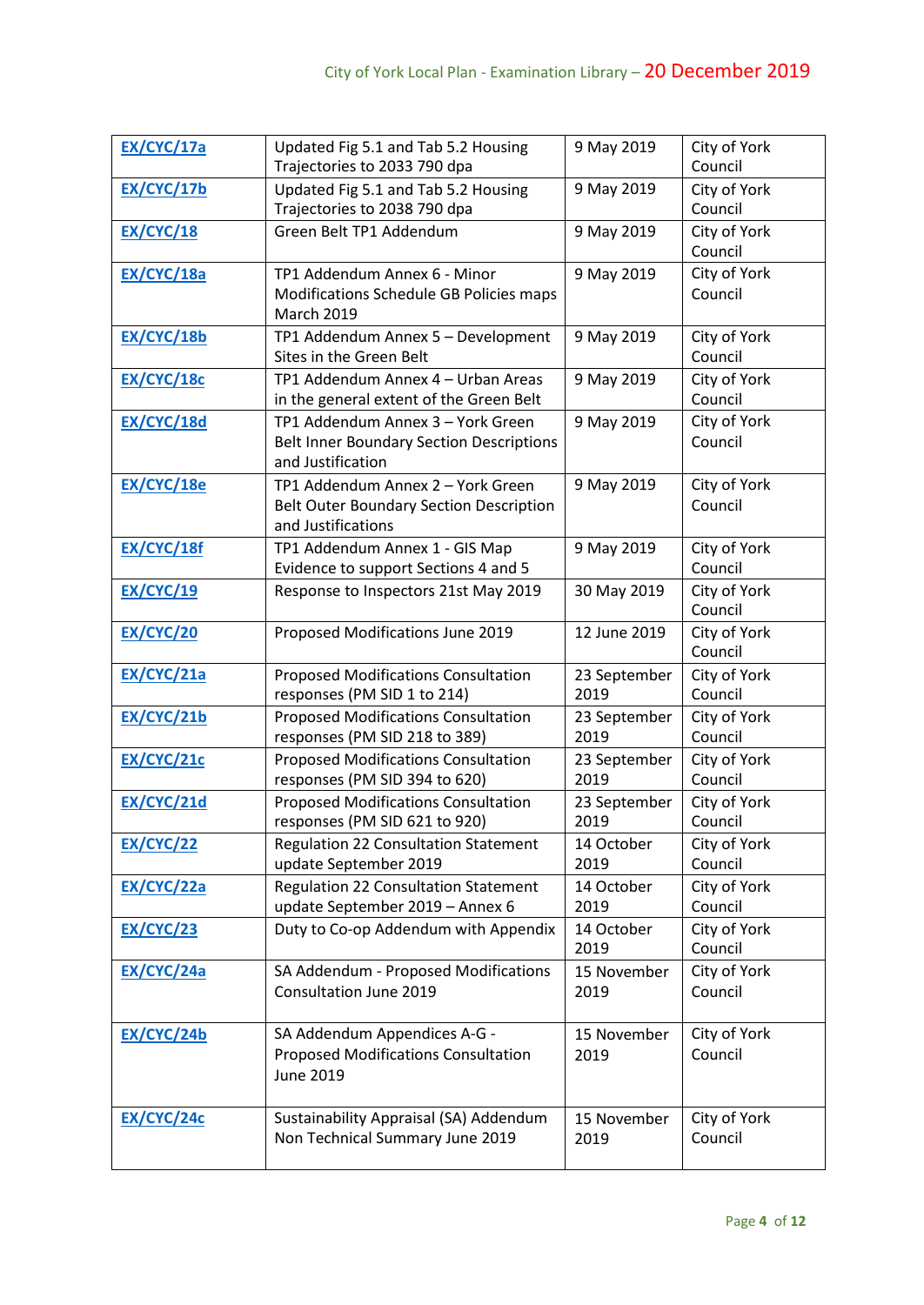| <b>EX/CYC/25</b>                   | <b>Cllr Ayre Opening Statement</b>                                                                                | 10 December<br>2019 | City of York<br>Council                          |
|------------------------------------|-------------------------------------------------------------------------------------------------------------------|---------------------|--------------------------------------------------|
| <b>EX/CYC/26</b>                   | City of York Council Opening Speech<br>10 December 2019                                                           | 10 December<br>2019 | City of York<br>Council                          |
| <b>EX/CYC/27</b>                   | Heard v Broadland 2012 Env. L.R. 23                                                                               | 10 December<br>2019 | City of York<br>Council                          |
| <b>EX/CYC/28</b>                   | R (Friends of the Earth) v Welsh<br>Ministers 2016 Env. L.R. 1                                                    | 10 December<br>2019 | City of York<br>Council                          |
| <b>EX/CYC/29</b>                   | York Economic Outlook December 2019<br><b>Oxford Economics</b>                                                    | 10 December<br>2019 | City of York<br>Council                          |
| <b>EX/CYC/30a</b>                  | Report to Spatial Planning and Transport<br>Board (SPTB) September 2015                                           | 11 December<br>2019 | City of York<br>Council                          |
| EX/CYC/30b                         | Minutes of Spatial Planning and<br>Transport Board (SPTB) September 2015                                          | 11 December<br>2019 | City of York<br>Council                          |
| <b>EX/CYC/31</b>                   | <b>Guildford Local Plan Final Report</b>                                                                          | 11 December<br>2019 | City of York<br>Council                          |
| <b>EX/CYC/32</b>                   | <b>CYC Annual Housing Monitoring and</b><br><b>MHCLG Housing Flow Reconciliation</b><br>Return                    | 11 December<br>2019 | City of York<br>Council                          |
| <b>Other Documents</b>             |                                                                                                                   |                     |                                                  |
| EX/OTH/1                           | Poppleton Glassworks SINC Survey                                                                                  | 13 July 2018        | The Industrial<br>Property<br>Investment<br>Fund |
| <b>EX/OTH/2</b>                    | Ecological Survey for Langwith,<br>Heslington                                                                     | 13 July 2018        | A1 Plant Haulage                                 |
| <b>EX/OTH/2a</b>                   | Ecological Survey for Langwith,<br>Heslington - Appendix 6 Breeding Bird<br>Survey                                | 13 July 2018        | A1 Plant Haulage                                 |
| <b>EX/OTH/3a</b>                   | York Green Belt Local Plan Inspector's<br>Report (1994)                                                           | 4 December<br>2019  | Fulford and<br><b>Heslington PCs</b>             |
| EX/OTH/3b                          | York Green Belt 1992 NYCC Maps                                                                                    | 4 December<br>2019  | <b>Fulford and</b><br><b>Heslington PCs</b>      |
| <b>EX/OTH/4</b>                    | Judgment - Ockham PC v Guildford 4<br>December 2019                                                               | 9 December<br>2019  | Langwith/CYC                                     |
| <b>EX/OTH/5</b>                    | Report to Local Plan Working Group 23<br>January 2018                                                             | 20 December<br>2019 | Galtres                                          |
| <b>EX/OTH/6</b>                    | University of York Growth Rates                                                                                   | 20 December<br>2019 | University of York                               |
| <b>EX/OTH/7</b>                    | Appeal Decision Land north of<br>Boroughbridge Road                                                               | 20 December<br>2019 | City of York<br>Council                          |
| <b>EX/OTH/8</b>                    | High Court Decision Satnam Millennium<br>Ltd                                                                      | 20 December<br>2019 | City of York<br>Council                          |
| <b>Statements of Common Ground</b> |                                                                                                                   |                     |                                                  |
| EX/SoCG/1                          | CYC and Redrow Homes/landowners<br>represented by Michael Glover in<br>relation to Monks Cross North (ST8)        | 5 December<br>2019  | City of York<br>Council                          |
| EX/SoCG/2                          | CYC and Selby, Hambleton, Ryedale,<br>Harrogate, East Riding of Yorkshire and<br>North Yorkshire County Councils. | 5 December<br>2019  | City of York<br>Council                          |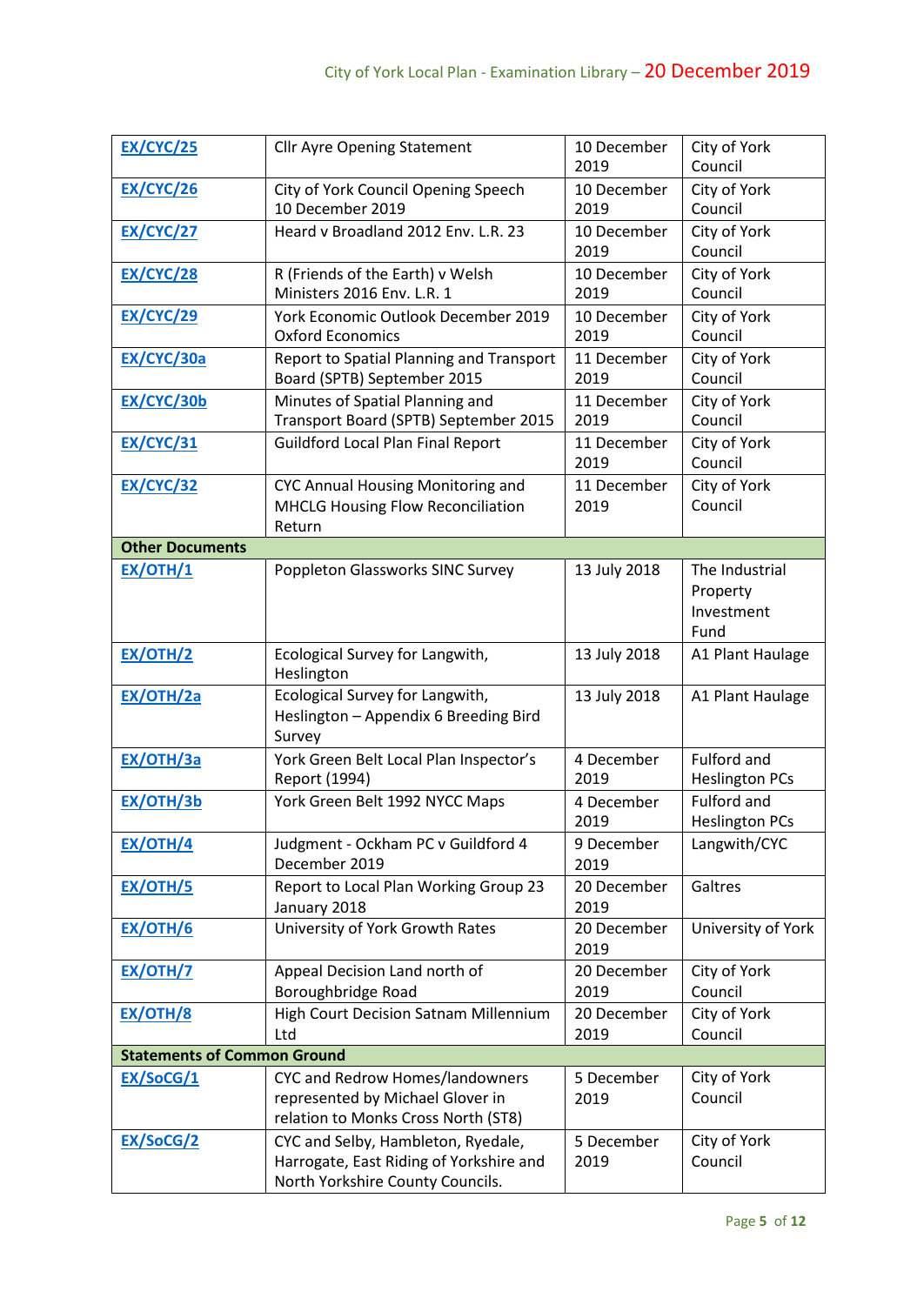| EX/SoCG/3       | <b>CYC and Historic England</b>                                                                                                           | 5 December<br>2019  | City of York<br>Council |
|-----------------|-------------------------------------------------------------------------------------------------------------------------------------------|---------------------|-------------------------|
| EX/SoCG/4       | <b>CYC and Environment Agency</b>                                                                                                         | 6 December<br>2019  | City of York<br>Council |
| EX/SoCG/5       | <b>CYC and Natural England</b>                                                                                                            | 6 December<br>2019  | City of York<br>Council |
| EX/SoCG/6       | CYC and Linden Homes Strategic Land<br>and Barratt and David Wilson Homes<br>Yorkshire Division in relation to site ST9<br>North of Haxby | 6 December<br>2019  | City of York<br>Council |
| EX/SOCG/7       | <b>CYC Highways England</b>                                                                                                               | 10 December<br>2019 | City of York<br>Council |
| EX/SoCG/7 App 1 | Annex C York Transport Model Review<br>Report                                                                                             | 10 December<br>2019 | City of York<br>Council |
| EX/SoCG/7 App 2 | Annex D Transport Topic Paper Update<br>2019                                                                                              | 10 December<br>2019 | City of York<br>Council |
| EX/SoCG/8       | CYC and Langwith Development<br>Partnership in relation to site ST15 West<br>of Elvington Lane                                            | 17 December<br>2019 | City of York<br>Council |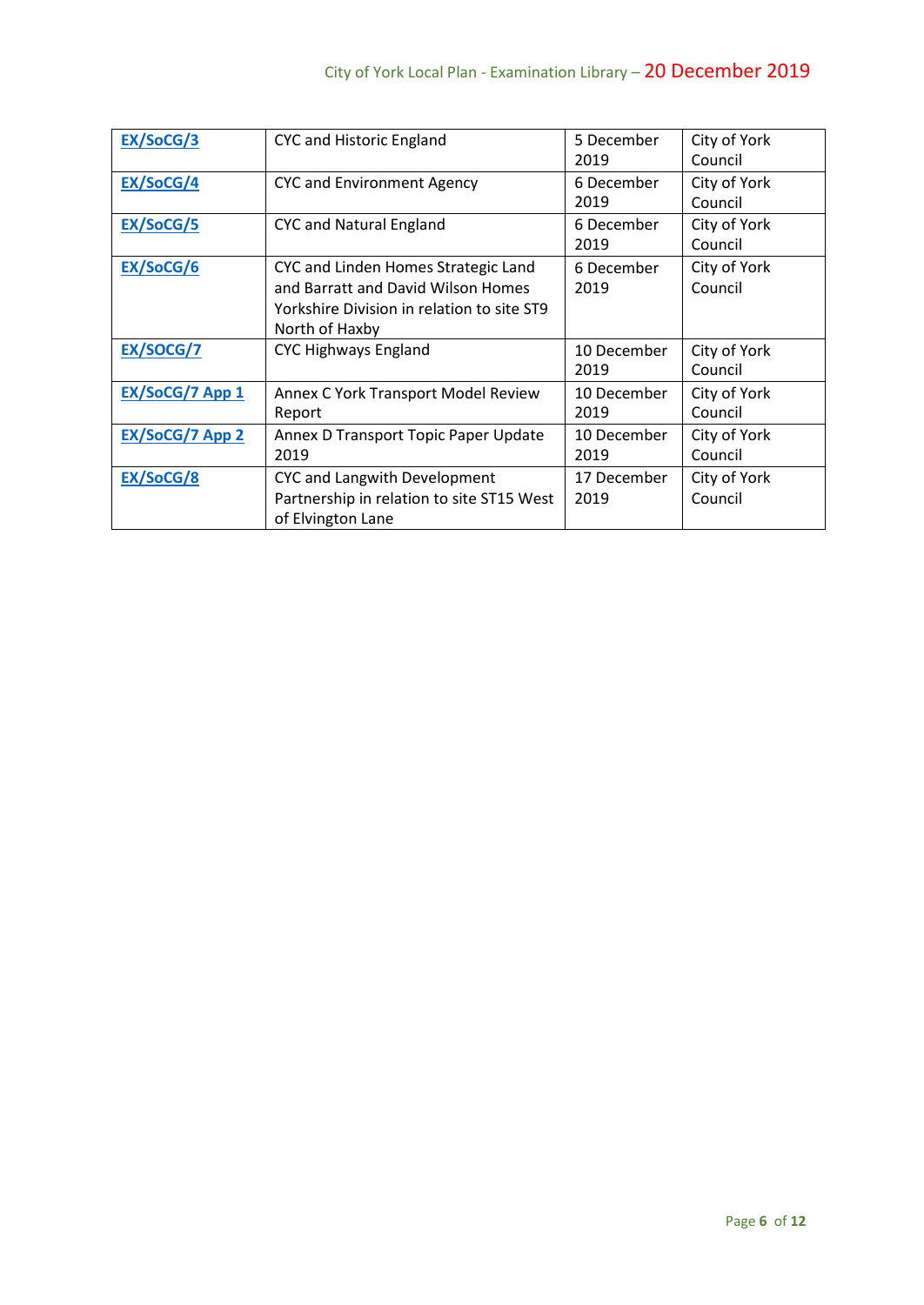| <b>Hearing Statements</b>            |                                               |             |  |
|--------------------------------------|-----------------------------------------------|-------------|--|
| <b>Matter 1 - Legal requirements</b> |                                               |             |  |
| EX/HS/M1/LR/0a                       | City of York Council                          | 2 Dec. 2019 |  |
| EX/HS/M1/LR/0b                       | City of York Council                          | 2 Dec. 2019 |  |
| EX/HS/M1/LR/0a/Ap                    | City of York Council                          | 2 Dec. 2019 |  |
| p1                                   |                                               |             |  |
| EX/HS/M1/LR/1                        | <b>Historic England</b>                       | 2 Dec. 2019 |  |
| EX/HS/M1/LR/2                        | Lovell                                        | 2 Dec. 2019 |  |
| <b>EX/HS/M1/LR/3</b>                 | <b>Banks Property</b>                         | 2 Dec. 2019 |  |
| EX/HS/M1/LR/4                        | Defence Infrastructure Organisation           | 2 Dec. 2019 |  |
| EX/HS/M1/LR/5                        | <b>Barratt and David Wilson Homes</b>         | 2 Dec. 2019 |  |
| EX/HS/M1/LR/6                        | Wright                                        | 2 Dec. 2019 |  |
| EX/HS/M1/LR/6b                       | <b>Wright Summary</b>                         | 6 Dec. 2019 |  |
| EX/HS/M1/LR/7a                       | Harrison                                      | 2 Dec. 2019 |  |
| EX/HS/M1/LR/7a/Ap                    | Harrison                                      | 2 Dec. 2019 |  |
| p1                                   |                                               |             |  |
| EX/HS/M1/LR/8                        | <b>Fulford and Heslington Parish Councils</b> | 2 Dec. 2019 |  |
| EX/HS/M1/LR/9                        | <b>Redrow Homes/Glover</b>                    | 2 Dec. 2019 |  |
| EX/HS/M1/LR/10                       | Taylor Wimpey (JM)                            | 2 Dec. 2019 |  |
| <b>EX/HS/M1/LR/11</b>                | <b>Elvington Parish Council</b>               | 2 Dec. 2019 |  |
| <b>EX/HS/M1/LR/12</b>                | <b>Pilcher Homes</b>                          | 2 Dec. 2019 |  |
| <b>EX/HS/M1/LR/13</b>                | Sturdy                                        | 2 Dec. 2019 |  |
| EX/HS/M1/LR/14                       | Fields (ST7)                                  | 2 Dec. 2019 |  |
| <b>EX/HS/M1/LR/15</b>                | Fields (ST14)                                 | 5 Dec. 2019 |  |
| EX/HS/M1/LR/16                       | Langwith                                      | 2 Dec. 2019 |  |
| EX/HS/M1/LR/17                       | <b>Galtres Garden Village</b>                 | 3 Dec. 2019 |  |
| <b>EX/HS/M1/LR/18</b>                | York Labour Party/York Labour Group           | 3 Dec. 2019 |  |
| <b>EX/HS/M1/LR/19</b>                | Beacon                                        | 3 Dec. 2019 |  |
| <b>EX/HS/M1/LR/20</b>                | Gladman                                       | 5 Dec. 2019 |  |
|                                      |                                               |             |  |
| Matter 2 - The Housing Strategy      |                                               |             |  |
| <b>Housing Market Area</b>           |                                               |             |  |
| EX/HS/ M2/HMA/0                      | City of York Council                          | 2 Dec. 2019 |  |
| EX/HS/ M2/HMA/1                      | <b>Home Builders Federation</b>               | 29 Nov 2019 |  |
| EX/HS/M2/HMA/2                       | <b>Barwood Strategic Land</b>                 | 2 Dec. 2019 |  |
| EX/HS/M2/HMA/3                       | Lovell                                        | 2 Dec. 2019 |  |
| EX/HS/ M2/HMA/4                      | <b>Banks Property</b>                         | 2 Dec. 2019 |  |
| EX/HS/ M2/HMA/5                      | Taylor Wimpey/Persimmon/Bellway (L)           | 2 Dec. 2019 |  |
| EX/HS/ M2/HMA/6                      | Defence Infrastructure Organisation           | 2 Dec. 2019 |  |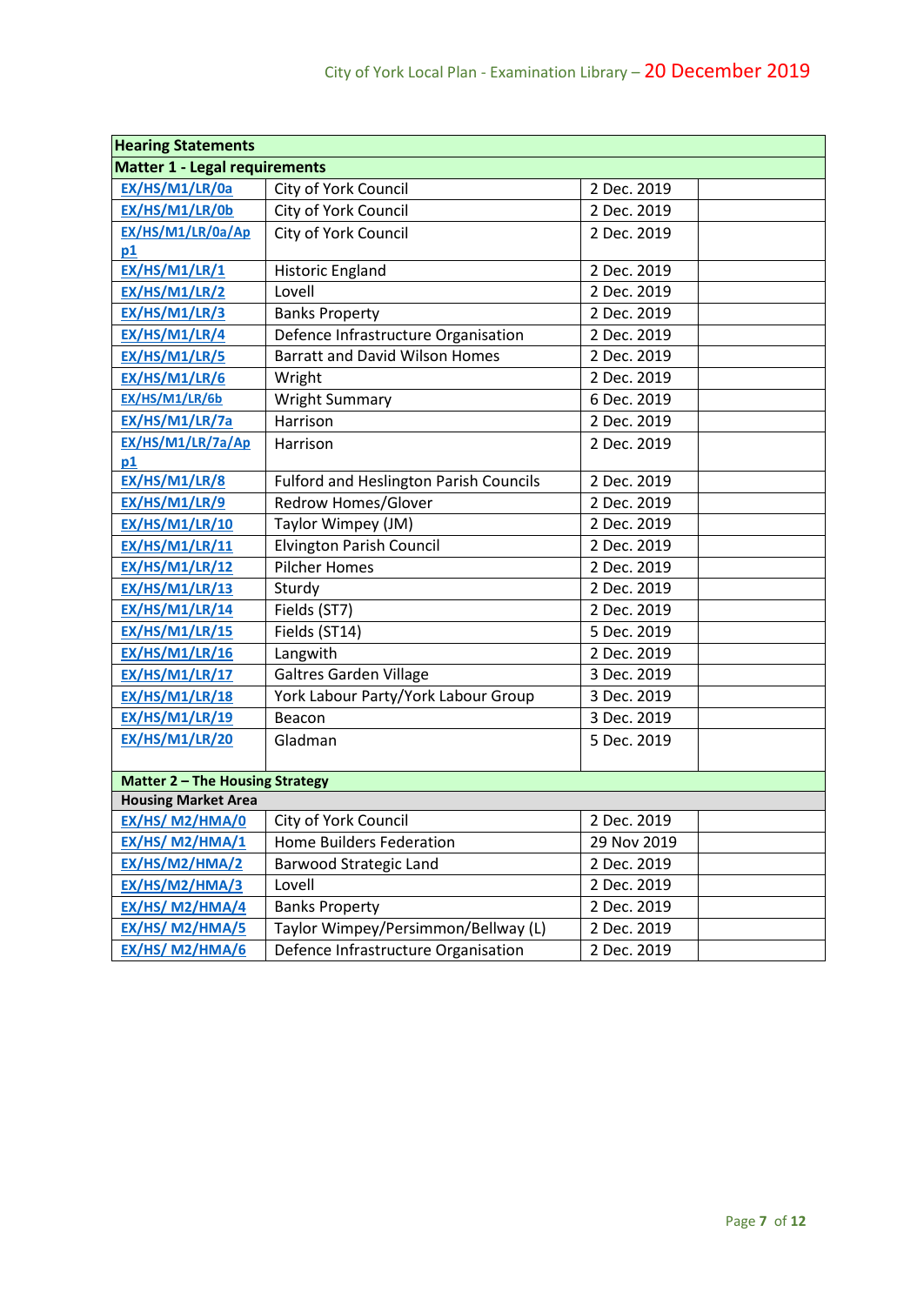| EX/HS/ M2/HMA/7                           | Harrison                                      | 2 Dec. 2019 |
|-------------------------------------------|-----------------------------------------------|-------------|
| EX/HS/ M2/HMA/8                           | <b>Fulford and Heslington Parish Councils</b> | 2 Dec. 2019 |
| EX/HS/ M2/HMA/9                           | <b>KCS</b>                                    | 2 Dec. 2019 |
| EX/HS/ M2/HMA/10                          | Redrow Homes/Glover                           | 2 Dec. 2019 |
| <b>EX/HS/ M2/HMA/11</b>                   | Taylor Wimpey (JM)                            | 2 Dec. 2019 |
| <b>EX/HS/ M2/HMA/12</b>                   | <b>Barwood Strategic Land</b>                 | 2 Dec. 2019 |
| <b>EX/HS/ M2/HMA/13</b>                   | York and North Yorkshire Chamber of           | 2 Dec. 2019 |
|                                           | Commerce                                      |             |
| <b>EX/HS/ M2/HMA/14</b>                   | L and Q Estates (T)                           | 2 Dec. 2019 |
| <b>EX/HS/ M2/HMA/15</b>                   | Langwith Development Partnership              | 2 Dec. 2019 |
| EX/HS/ M2/HMA/16                          | <b>Galtres Garden Village</b>                 | 3 Dec. 2019 |
| <b>Objectively Assessed Housing Needs</b> |                                               |             |
| EX/HS/M2/OAHN /0                          | City of York Council                          | 2 Dec. 2019 |
| EX/HS/M2/OAHN /1                          | <b>Home Builders Federation</b>               | 29 Nov 2019 |
| EX/HS/M2/OAHN/2                           | Industrial Property Investment Fund           | 2 Dec. 2019 |
| EX/HS/M2/OAHN/3                           | <b>Barwood Strategic Land</b>                 | 2 Dec. 2019 |
| EX/HS/M2/OAHN /4                          | Lovell                                        | 2 Dec. 2019 |
| EX/HS/M2/OAHN /5                          | <b>Banks Property</b>                         | 2 Dec. 2019 |
| EX/HS/M2/OAHN /6                          | Taylor Wimpey/Persimmon/Bellway (L)           | 2 Dec. 2019 |
| EX/HS/M2/OAHN /7                          | Defence Infrastructure Organisation           | 2 Dec. 2019 |
| EX/HS/M2/OAHN /8                          | <b>Barratt and David Wilson Homes</b>         | 2 Dec. 2019 |
| EX/HS/M2/OAHN                             | <b>Barratt and David Wilson Homes</b>         | 2 Dec. 2019 |
| <u>/8/App 1</u>                           |                                               |             |
| EX/HS/M2/OAHN /9                          | <b>Fulford and Heslington Parish Councils</b> | 2 Dec. 2019 |
| EX/HS/M2/OAHN /10                         | <b>KCS</b>                                    | 2 Dec. 2019 |
| EX/HS/M2/OAHN /11                         | Redrow Homes/Glover                           | 2 Dec. 2019 |
| EX/HS/M2/OAHN /12                         | Green Development                             | 2 Dec. 2019 |
| <b>EX/HS/M2/OAHN/13</b>                   | Taylor Wimpey (JM)                            | 2 Dec. 2019 |
| <b>EX/HS/M2/OAHN/14</b>                   | <b>Barwood Strategic Land</b>                 | 2 Dec. 2019 |
| EX/HS/M2/OAHN /15                         | York and North Yorkshire Chamber of           | 2 Dec. 2019 |
|                                           | Commerce                                      |             |
| EX/HS/M2/OAHN /16 Pilcher Homes           |                                               | 2 Dec. 2019 |
| EX/HS/M2/OAHN/17 L and Q Estates (T)      |                                               | 2 Dec. 2019 |
| EX/HS/M2/OAHN/<br>18a                     | Karbon Homes                                  | 2 Dec. 2019 |
| EX/HS/M2/OAHN/                            | Karbon Homes - Appendix 1                     | 2 Dec. 2019 |
| <b>18b</b>                                |                                               |             |
| EX/HS/M2/OAHN/                            | Karbon Homes - Appendix 2                     | 2 Dec. 2019 |
| <b>18c</b><br>EX/HS/M2/OAHN/              |                                               |             |
| <b>18d</b>                                | Karbon Homes - Appendix 3                     | 2 Dec. 2019 |
| <b>EX/HS/M2/OAHN/19</b>                   | Shepherd Group                                | 2 Dec. 2019 |
| EX/HS/M2/OAHN /20                         | Linden Homes                                  | 2 Dec. 2019 |
| EX/HS/M2/OAHN /21                         | Fields (ST7)                                  | 2 Dec. 2019 |
| EX/HS/M2/OAHN /22                         | Fields (ST14)                                 | 5 Dec. 2019 |
| EX/HS/M2/OAHN /23                         | Langwith Development Partnership              | 2 Dec. 2019 |
| EX/HS/M2/OAHN /24                         | Various clients of Directions Planning        | 3 Dec. 2019 |
| EX/HS/M2/OAHN /25                         | York Labour Party/York Labour Group           | 3 Dec. 2019 |
| EX/HS/M2/OAHN /26                         | Gladman                                       | 5 Dec. 2019 |
| <b>Housing Requirement</b>                |                                               |             |
|                                           |                                               |             |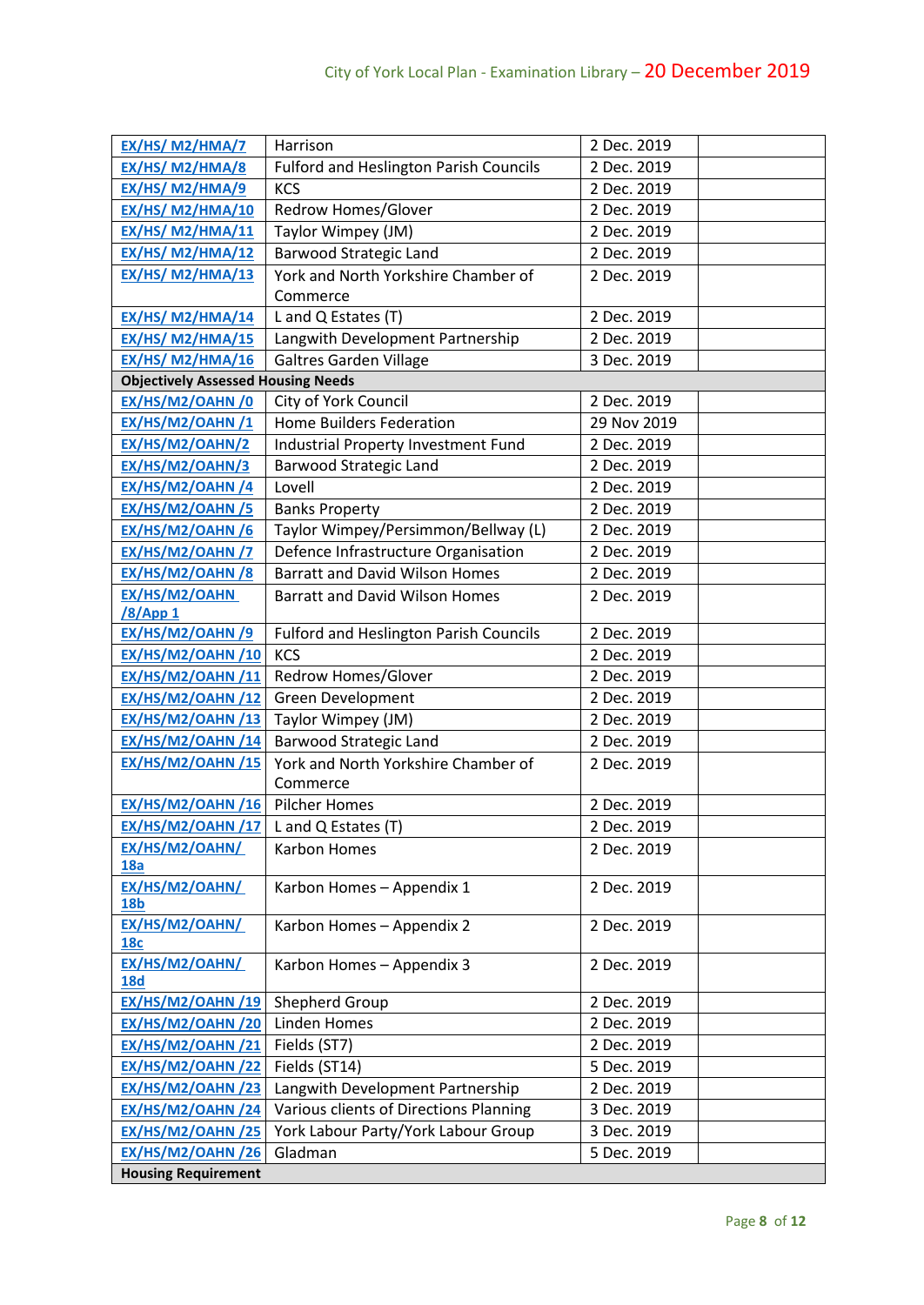| EX/HS/M2/HR/0               | City of York Council                          | 2 Dec. 2019 |
|-----------------------------|-----------------------------------------------|-------------|
| EX/HS/M2/HR/1               | <b>Home Builders Federation</b>               | 29 Nov 2019 |
| EX/HS/M2/HR/2               | <b>Barwood Strategic Land</b>                 | 2 Dec. 2019 |
| EX/HS/M2/HR/3               | Lovell                                        | 2 Dec. 2019 |
| EX/HS/M2/HR/4               | <b>Banks Property</b>                         | 2 Dec. 2019 |
| EX/HS/M2/HR/5               | Taylor Wimpey/Persimmon/Bellway (L)           | 2 Dec. 2019 |
| EX/HS/M2/HR/6               | Defence Infrastructure Organisation           | 2 Dec. 2019 |
| EX/HS/M2/HR/7               | <b>Barratt and David Wilson Homes</b>         | 2 Dec. 2019 |
| EX/HS/M2/HR/8               | Harrison                                      | 2 Dec. 2019 |
| EX/HS/M2/HR/9               | <b>Fulford and Heslington Parish Councils</b> | 2 Dec. 2019 |
| <b>EX/HS/M2/HR/10</b>       | <b>KCS</b>                                    | 2 Dec. 2019 |
| <b>EX/HS/M2/HR/11</b>       | Redrow Homes/Glover                           | 2 Dec. 2019 |
| <b>EX/HS/M2/HR/12</b>       | Green Development                             | 2 Dec. 2019 |
| <b>EX/HS/M2/HR/13</b>       | Taylor Wimpey (JM)                            | 2 Dec. 2019 |
| <b>EX/HS/M2/HR/14</b>       | York and North Yorkshire Chamber of           | 2 Dec. 2019 |
|                             | Commerce                                      |             |
| <b>EX/HS/M2/HR/15</b>       | <b>Pilcher Homes</b>                          | 2 Dec. 2019 |
| <b>EX/HS/M2/HR/16</b>       | L and Q Estates (T)                           | 2 Dec. 2019 |
| <b>EX/HS/M2/HR/17</b>       | <b>Karbon Homes</b>                           | 2 Dec. 2019 |
| <b>EX/HS/M2/HR/18</b>       | Shepherd Group                                | 2 Dec. 2019 |
| <b>EX/HS/M2/HR/19</b>       | <b>Linden Homes</b>                           | 2 Dec. 2019 |
| <b>EX/HS/M2/HR/20</b>       | Langwith Development Partnership              | 2 Dec. 2019 |
| <b>EX/HS/M2/HR/21</b>       | Galtres Garden Village                        | 3 Dec. 2019 |
| <b>EX/HS/M2/HR/22</b>       | Various clients of Directions Planning        | 3 Dec. 2019 |
| <b>EX/HS/M2/HR/23</b>       | York Labour Party/York Labour Group           | 3 Dec. 2019 |
| EX/HS/M2/HR/24              | Gladman                                       | 5 Dec. 2019 |
| <b>EX/HS/M2/HR/25</b>       | Fields (ST7)                                  | 5 Dec. 2019 |
| <b>EX/HS/M2/HR/26</b>       | Fields (ST14)                                 | 5 Dec. 2019 |
| <b>Spatial Distribution</b> |                                               |             |
| EX/HS/M2/SD/0               | City of York Council                          | 2 Dec. 2019 |
| EX/HS/M2/SD/1               | <b>Historic England</b>                       | 29 Nov 2019 |
| <b>EX/HS/M2/SD/2</b>        | Lovell                                        | 2 Dec. 2019 |
| <b>EX/HS/M2/SD/3</b>        | <b>Banks Property</b>                         | 2 Dec. 2019 |
| <b>EX/HS/M2/SD/4</b>        | <b>Barratt and David Wilson Homes</b>         | 2 Dec. 2019 |
| EX/HS/M2/SD/5               | Harrison                                      | 2 Dec. 2019 |
| EX/HS/M2/SD/6               | <b>Fulford and Heslington Parish Councils</b> | 2 Dec. 2019 |
| EX/HS/M2/SD/7               | <b>KCS</b>                                    | 2 Dec. 2019 |
| EX/HS/M2/SD/8               | Redrow Homes/Glover                           | 2 Dec. 2019 |
| EX/HS/M2/SD/9               | Taylor Wimpey (JM)                            | 2 Dec. 2019 |
| <b>EX/HS/M2/SD/10</b>       | Pilcher Homes                                 | 2 Dec. 2019 |
| <b>EX/HS/M2/SD/11</b>       | L and Q Estates (CJ)                          | 2 Dec. 2019 |
| <b>EX/HS/M2/SD/12</b>       | <b>Karbon Homes</b>                           | 2 Dec. 2019 |
| EX/HS/M2/SD/13              | Shepherd Group                                | 2 Dec. 2019 |
| <b>EX/HS/M2/SD/14</b>       | Linden Homes                                  | 2 Dec. 2019 |
| <b>EX/HS/M2/SD/15</b>       | Fields (ST7)                                  | 2 Dec. 2019 |
| <b>EX/HS/M2/SD/16</b>       | Fields (ST14)                                 | 2 Dec. 2019 |
| <b>EX/HS/M2/SD/17</b>       | Langwith Development Partnership              | 2 Dec. 2019 |
| <b>EX/HS/M2/SD/18</b>       | Sturdy                                        | 2 Dec. 2019 |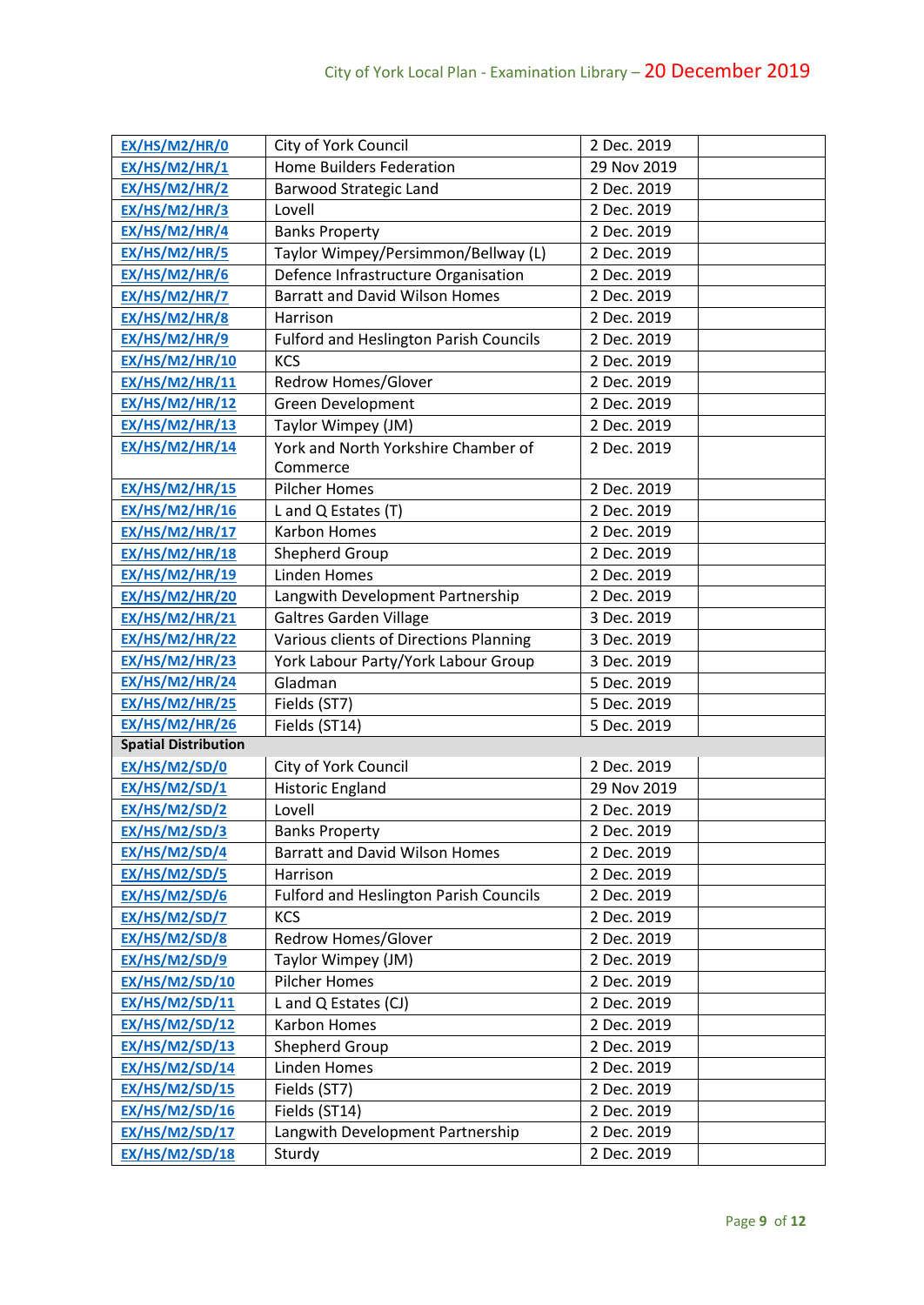| <b>EX/HS/M2/SD/19</b>           | <b>Galtres Garden Village</b>                 | 3 Dec. 2019  |
|---------------------------------|-----------------------------------------------|--------------|
| <b>EX/HS/M2/SD/20</b>           | <b>Bellway Homes</b>                          | 3 Dec. 2019  |
| <b>EX/HS/M2/SD/21</b>           | Gladman                                       | 5 Dec. 2019  |
| Matter 3 - Green Belt           |                                               |              |
| <b>Principles</b>               |                                               |              |
| EX/HS/M3/Prin/0                 | City of York Council                          | 2 Dec. 2019  |
| EX/HS/M3/Prin/1                 | The Retreat                                   | 2 Dec. 2019  |
| EX/HS/M3/Prin/2                 | <b>Barwood Strategic Land</b>                 | 2 Dec. 2019  |
| EX/HS/M3/Prin/3                 | Lovell                                        | 2 Dec. 2019  |
| EX/HS/M3/Prin/4                 | Gladman                                       | 2 Dec. 2019  |
| EX/HS/M3/Prin/5                 | <b>Banks Property</b>                         | 2 Dec. 2019  |
| EX/HS/M3/Prin/6                 | Defence Infrastructure Organisation           | 2 Dec. 2019  |
| EX/HS/M3/Prin/7                 | Wright                                        | 2 Dec. 2019  |
| EX/HS/M3/Prin/8                 | <b>Countryside Properties</b>                 | 2 Dec. 2019  |
| EX/HS/M3/Prin/9                 | Harrison                                      | 2 Dec. 2019  |
| EX/HS/M3/Prin/10                | <b>Fulford and Heslington Parish Councils</b> | 2 Dec. 2019  |
| EX/HS/M3/Prin/11                | <b>KCS</b>                                    | 2 Dec. 2019  |
| EX/HS/M3/Prin/12                | Redrow Homes/Glover                           | 2 Dec. 2019  |
| EX/HS/M3/Prin/13                | Taylor Wimpey (JM)                            | 2 Dec. 2019  |
| EX/HS/M3/Prin/14                | <b>Barwood Strategic Land</b>                 | 2 Dec. 2019  |
| EX/HS/M3/Prin/15                | Oakgate Group                                 | 2 Dec. 2019  |
| EX/HS/M3/Prin/16                | <b>Pilcher Homes</b>                          | 2 Dec. 2019  |
| EX/HS/M3/Prin/17                | Procter                                       | 2 Dec. 2019  |
| EX/HS/M3/Prin/18                | <b>Mulgrave Property</b>                      | 2 Dec. 2019  |
| EX/HS/M3/Prin/19                | <b>Yorvik Homes</b>                           | 2 Dec. 2019  |
| EX/HS/M3/Prin/20                | L and Q Estates (CJ)                          | 2 Dec. 2019  |
| EX/HS/M3/Prin/21                | <b>Schoen Clinic</b>                          | 2 Dec. 2019  |
| EX/HS/M3/Prin/22                | <b>Karbon Homes</b>                           | 2 Dec. 2019  |
| EX/HS/M3/Prin/23                | Shepherd Group                                | 2 Dec. 2019  |
| EX/HS/M3/Prin/24                | Linden Homes                                  | 2 Dec. 2019  |
| EX/HS/M3/Prin/25                | Fields (ST7)                                  | 2 Dec. 2019  |
| EX/HS/M3/Prin/26                | Fields (ST14)                                 | 5 Dec. 2019  |
| EX/HS/M3/Prin/27                | <b>Barratt and David Wilson Homes</b>         | 2 Dec. 2019  |
| EX/HS/M3/Prin/28                | University of York                            | 3 Dec. 2019  |
| EX/HS/M3/Prin/29                | <b>Galtres Garden Village</b>                 | 3 Dec. 2019  |
| EX/HS/M3/Prin/30                | Various clients of Directions Planning        | 3 Dec. 2019  |
| EX/HS/M3/Prin/31                | Langwith                                      | 11 Dec. 2019 |
| Approach to defining boundaries |                                               |              |
| EX/HS/M3/App/0                  | City of York Council                          | 2 Dec. 2019  |
| EX/HS/M3/App/1                  | Historic England                              | 29 Nov 2019  |
| EX/HS/M3/App/2                  | <b>York Travellers Trust</b>                  | 29 Nov 2019  |
| EX/HS/M3/App/2/                 | York Travellers Trust - Appendix 1 - Letter   | 29 Nov 2019  |
| App <sub>1</sub>                | 21 March 2018                                 |              |
| EX/HS/M3/App/2/                 | York Travellers Trust - Appendix 2 - Annex    | 29 Nov 2019  |
| App <sub>2</sub>                | 5                                             |              |
| EX/HS/M3/App/2/                 | York Travellers Trust - Appendix 2 - Annex    | 29 Nov 2019  |
| App 3                           | 4                                             |              |
| EX/HS/M3/App/3                  | <b>NHS Property Services</b>                  | 2 Dec. 2019  |
| EX/HS/M3/App/4                  | The Retreat                                   | 2 Dec. 2019  |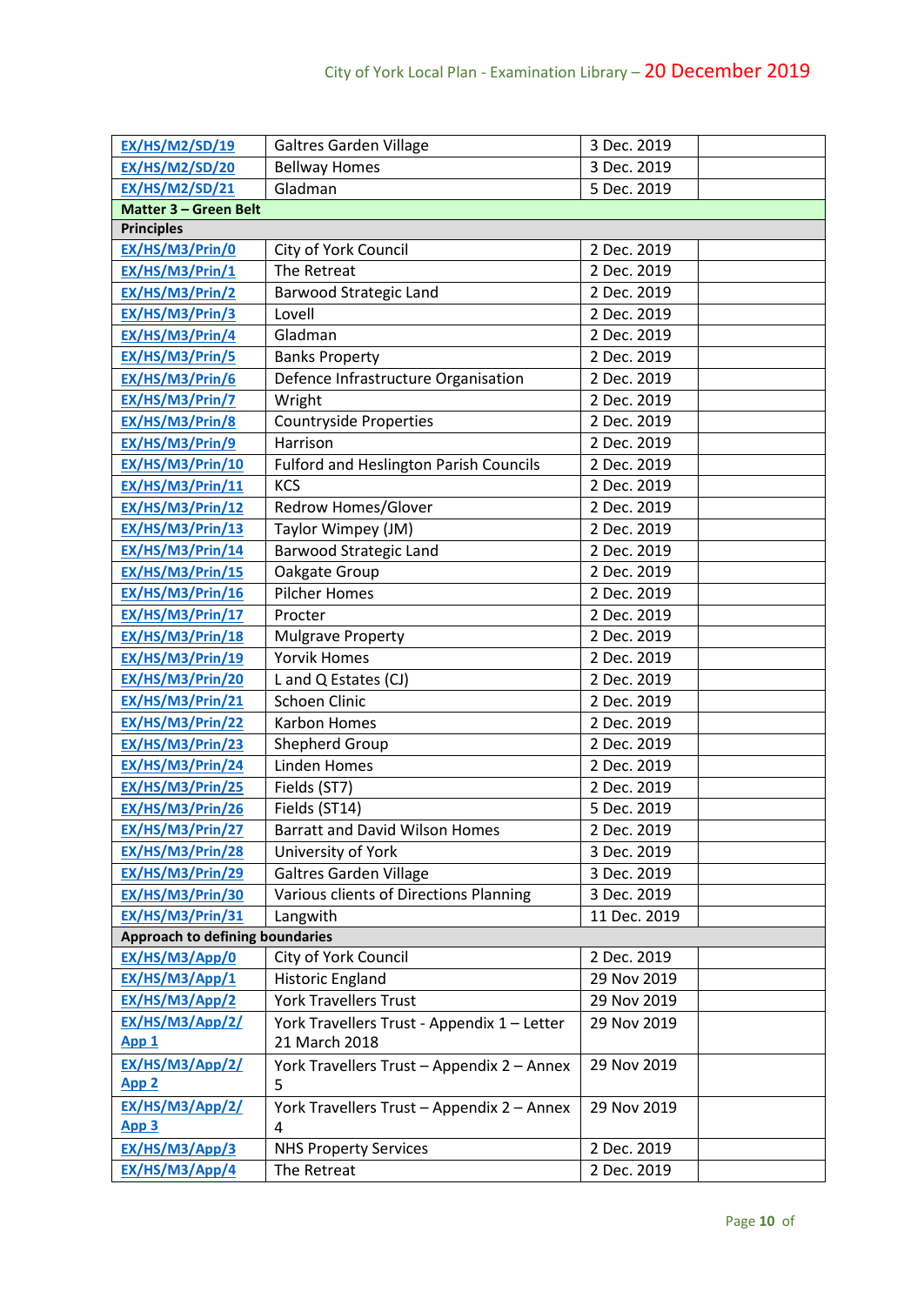| EX/HS/M3/App/5                     | Barwood Strategic Land                          | 2 Dec. 2019  |  |
|------------------------------------|-------------------------------------------------|--------------|--|
| EX/HS/M3/App/6                     | Lovell                                          | 2 Dec. 2019  |  |
| EX/HS/M3/App/7                     | Gladman                                         | 2 Dec. 2019  |  |
| EX/HS/M3/App/8                     | <b>Banks Property</b>                           | 2 Dec. 2019  |  |
| EX/HS/M3/App/9                     | Defence Infrastructure Organisation             | 2 Dec. 2019  |  |
| EX/HS/M3/App/10                    | Wright                                          | 2 Dec. 2019  |  |
| EX/HS/M3/App/10a                   | <b>Wright Summary</b>                           | 6 Dec. 2019  |  |
| EX/HS/M3/App/11                    | <b>Countryside Properties</b>                   | 2 Dec. 2019  |  |
| EX/HS/M3/App/12                    | Harrison                                        | 2 Dec. 2019  |  |
| EX/HS/M3/App/13                    | <b>Fulford and Heslington Parish Councils</b>   | 2 Dec. 2019  |  |
| EX/HS/M3/App/14                    | <b>KCS</b>                                      | 2 Dec. 2019  |  |
| EX/HS/M3/App/15                    | Redrow Homes/Glover                             | 2 Dec. 2019  |  |
| EX/HS/M3/App/16                    | Taylor Wimpey (JM)                              | 2 Dec. 2019  |  |
| EX/HS/M3/App/17                    | <b>Barwood Strategic Land</b>                   | 2 Dec. 2019  |  |
| EX/HS/M3/App/18                    | Oakgate Group                                   | 2 Dec. 2019  |  |
| EX/HS/M3/App/19                    | <b>Pilcher Homes</b>                            | 2 Dec. 2019  |  |
| EX/HS/M3/App/20                    | Procter                                         | 2 Dec. 2019  |  |
| EX/HS/M3/App/21                    | <b>Mulgrave Property</b>                        | 2 Dec. 2019  |  |
| EX/HS/M3/App/22                    | <b>Yorvik Homes</b>                             | 2 Dec. 2019  |  |
| EX/HS/M3/App/23                    | L and Q Estates (CJ)                            | 2 Dec. 2019  |  |
| EX/HS/M3/App/24                    | Schoen                                          | 2 Dec. 2019  |  |
| EX/HS/M3/App/25                    | Karbon Homes                                    | 2 Dec. 2019  |  |
| EX/HS/M3/App/26                    | Linden Homes                                    | 2 Dec. 2019  |  |
| EX/HS/M3/App/27                    | York and North Yorkshire Chamber of<br>Commerce | 2 Dec. 2019  |  |
| EX/HS/M3/App/28                    | Shepherd Group                                  | 2 Dec. 2019  |  |
| EX/HS/M3/App/29                    | <b>Barratt and David Wilson Homes</b>           | 2 Dec. 2019  |  |
| EX/HS/M3/App/30                    | Wedgwood                                        | 3 Dec. 2019  |  |
| EX/HS/M3/App/31                    | University of York                              | 3 Dec. 2019  |  |
| EX/HS/M3/App/32                    | <b>Galtres Garden Village</b>                   | 3 Dec. 2019  |  |
| EX/HS/M3/App/33                    | <b>Bellway Homes</b>                            | 3 Dec. 2019  |  |
| EX/HS/M3/App/34                    | Various clients of Directions Planning          | 3 Dec. 2019  |  |
| EX/HS/M3/App/35                    | Bell                                            | 3 Dec. 2019  |  |
| EX/HS/M3/App/36                    | Langwith                                        | 11 Dec. 2019 |  |
| <b>Exceptional Circumstances</b>   |                                                 |              |  |
| EX/HS/M3/EC/0                      | City of York Council                            | 2 Dec. 2019  |  |
| EX/HS/M3/EC/1                      | <b>Historic England</b>                         | 29 Nov 2019  |  |
| EX/HS/M3/EC/2                      | <b>York Travellers Trust</b>                    | 29 Nov 2019  |  |
| EX/HS/M3/EC/2/                     | York Travellers Trust - Appendix 1 - Letter     | 29 Nov 2019  |  |
| App <sub>1</sub>                   | 21 March 2018                                   |              |  |
| EX/HS/M3/EC/2/<br>App <sub>2</sub> | York Travellers Trust - Appendix 2 - Annex<br>5 | 29 Nov 2019  |  |
| EX/HS/M3/EC/2/                     | York Travellers Trust - Appendix 2 - Annex      | 29 Nov 2019  |  |
| App 3                              | 4                                               |              |  |
| EX/HS/M3/EC/3                      | <b>Barwood Strategic Land</b>                   | 2 Dec. 2019  |  |
| EX/HS/M3/EC/4                      | Lovell                                          | 2 Dec. 2019  |  |
| EX/HS/M3/EC/5                      | Gladman                                         | 2 Dec. 2019  |  |
| EX/HS/M3/EC/6                      | <b>Banks Property</b>                           | 2 Dec. 2019  |  |
| EX/HS/M3/EC/7                      | Defence Infrastructure Organisation             | 2 Dec. 2019  |  |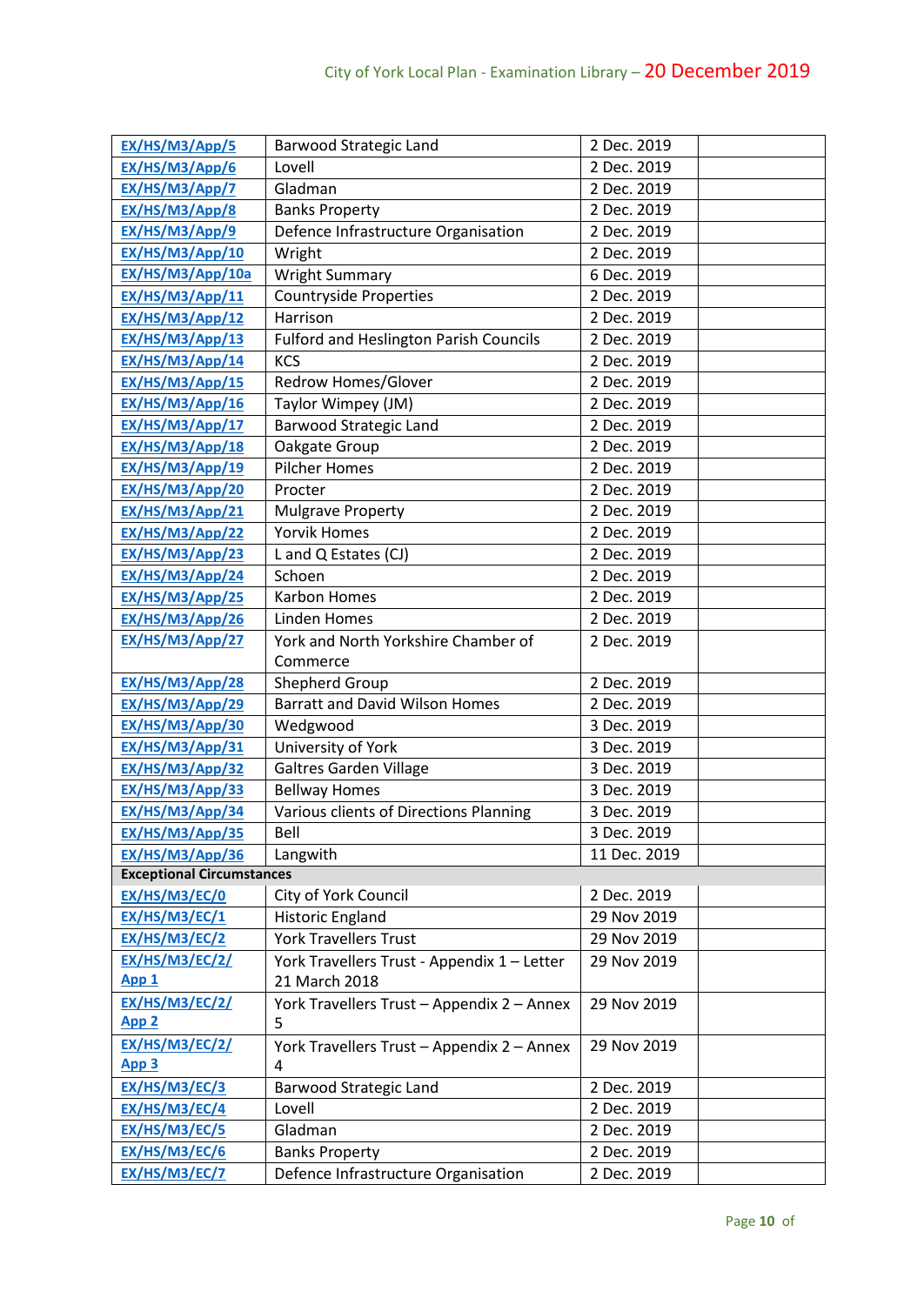| EX/HS/M3/EC/8         | Wright                                        | 2 Dec. 2019  |
|-----------------------|-----------------------------------------------|--------------|
| EX/HS/M3/EC/9         | <b>Countryside Properties</b>                 | 2 Dec. 2019  |
| EX/HS/M3/EC/10        | Harrison                                      | 2 Dec. 2019  |
| EX/HS/M3/EC/11        | <b>Fulford and Heslington Parish Councils</b> | 2 Dec. 2019  |
| EX/HS/M3/EC/12        | <b>KCS</b>                                    | 2 Dec. 2019  |
| EX/HS/M3/EC/13        | Redrow Homes/Glover                           | 2 Dec. 2019  |
| EX/HS/M3/EC/14        | Taylor Wimpey (JM)                            | 2 Dec. 2019  |
| EX/HS/M3/EC/15        | <b>Barwood Strategic Land</b>                 | 2 Dec. 2019  |
| EX/HS/M3/EC/16        | Oakgate Group                                 | 2 Dec. 2019  |
| EX/HS/M3/EC/17        | <b>Pilcher Homes</b>                          | 2 Dec. 2019  |
| EX/HS/M3/EC/18        | Sturdy                                        | 2 Dec. 2019  |
| EX/HS/M3/EC/19        | Procter                                       | 2 Dec. 2019  |
| EX/HS/M3/EC/20        | <b>Mulgrave Property</b>                      | 2 Dec. 2019  |
| <b>EX/HS/M3/EC/21</b> | <b>Yorvik Homes</b>                           | 2 Dec. 2019  |
| EX/HS/M3/EC/22        | L and Q Estates (CJ)                          | 2 Dec. 2019  |
| EX/HS/M3/EC/23        | <b>Karbon Homes</b>                           | 2 Dec. 2019  |
| EX/HS/M3/EC/24        | Shepherd Group                                | 2 Dec. 2019  |
| EX/HS/M3/EC/25        | <b>Linden Homes</b>                           | 2 Dec. 2019  |
| EX/HS/M3/EC/26        | Fields (ST7)                                  | 2 Dec. 2019  |
| EX/HS/M3/EC/27        | Fields (ST14)                                 | 2 Dec. 2019  |
| EX/HS/M3/EC/28        | <b>Barratt and David Wilson Homes</b>         | 2 Dec. 2019  |
| EX/HS/M3/EC/29        | University of York                            | 3 Dec. 2019  |
| EX/HS/M3/EC/30        | <b>Galtres Garden Village</b>                 | 3 Dec. 2019  |
| EX/HS/M3/EC/31        | Vernon                                        | 3 Dec. 2019  |
| EX/HS/M3/EC/32        | <b>Bellway Homes</b>                          | 3 Dec. 2019  |
| <b>EX/HS/M3/EC/33</b> | Langwith                                      | 11 Dec. 2019 |
| <b>Released Land</b>  |                                               |              |
| EX/HS/M3/Rel/0        | City of York Council                          | 2 Dec. 2019  |
| EX/HS/M3/Rel/0a       | City of York Council Addendum 3.7(f)          | 16 Dec. 2019 |
| EX/HS/M3/Rel/1        | <b>Historic England</b>                       | 29 Nov 2019  |
| EX/HS/M3/Rel/2        | Barwood Strategic Land                        | 2 Dec. 2019  |
| EX/HS/M3/Rel/3        | Lovell                                        | 2 Dec. 2019  |
| EX/HS/M3/Rel/4        | Gladman                                       | 2 Dec. 2019  |
| EX/HS/M3/Rel/4/       | Gladman - Appendix 1                          | 2 Dec. 2019  |
| App1                  |                                               |              |
| EX/HS/M3/Rel/5        | <b>Banks Property</b>                         | 2 Dec. 2019  |
| EX/HS/M3/Rel/6        | Defence Infrastructure Organisation           | 2 Dec. 2019  |
| EX/HS/M3/Rel/7        | <b>Countryside Properties</b>                 | 2 Dec. 2019  |
| EX/HS/M3/Rel/8        | Harrison                                      | 2 Dec. 2019  |
| EX/HS/M3/Rel/9        | <b>Fulford and Heslington Parish Councils</b> | 2 Dec. 2019  |
| EX/HS/M3/Rel/10       | <b>KCS</b>                                    | 2 Dec. 2019  |
| EX/HS/M3/Rel/11       | Redrow Homes/Glover                           | 2 Dec. 2019  |
| EX/HS/M3/Rel/12       | Taylor Wimpey (JM)                            | 2 Dec. 2019  |
| EX/HS/M3/Rel/13       | <b>Barratt and David Wilson Homes</b>         | 2 Dec. 2019  |
| EX/HS/M3/Rel/14       | Oakgate                                       | 2 Dec. 2019  |
| EX/HS/M3/Rel/15       | <b>Pilcher Homes</b>                          | 2 Dec. 2019  |
| EX/HS/M3/Rel/16       | Procter                                       | 2 Dec. 2019  |
| EX/HS/M3/Rel/17       | <b>Mulgrave Property</b>                      | 2 Dec. 2019  |
| EX/HS/M3/Rel/18       | <b>Yorvik Homes</b>                           | 2 Dec. 2019  |